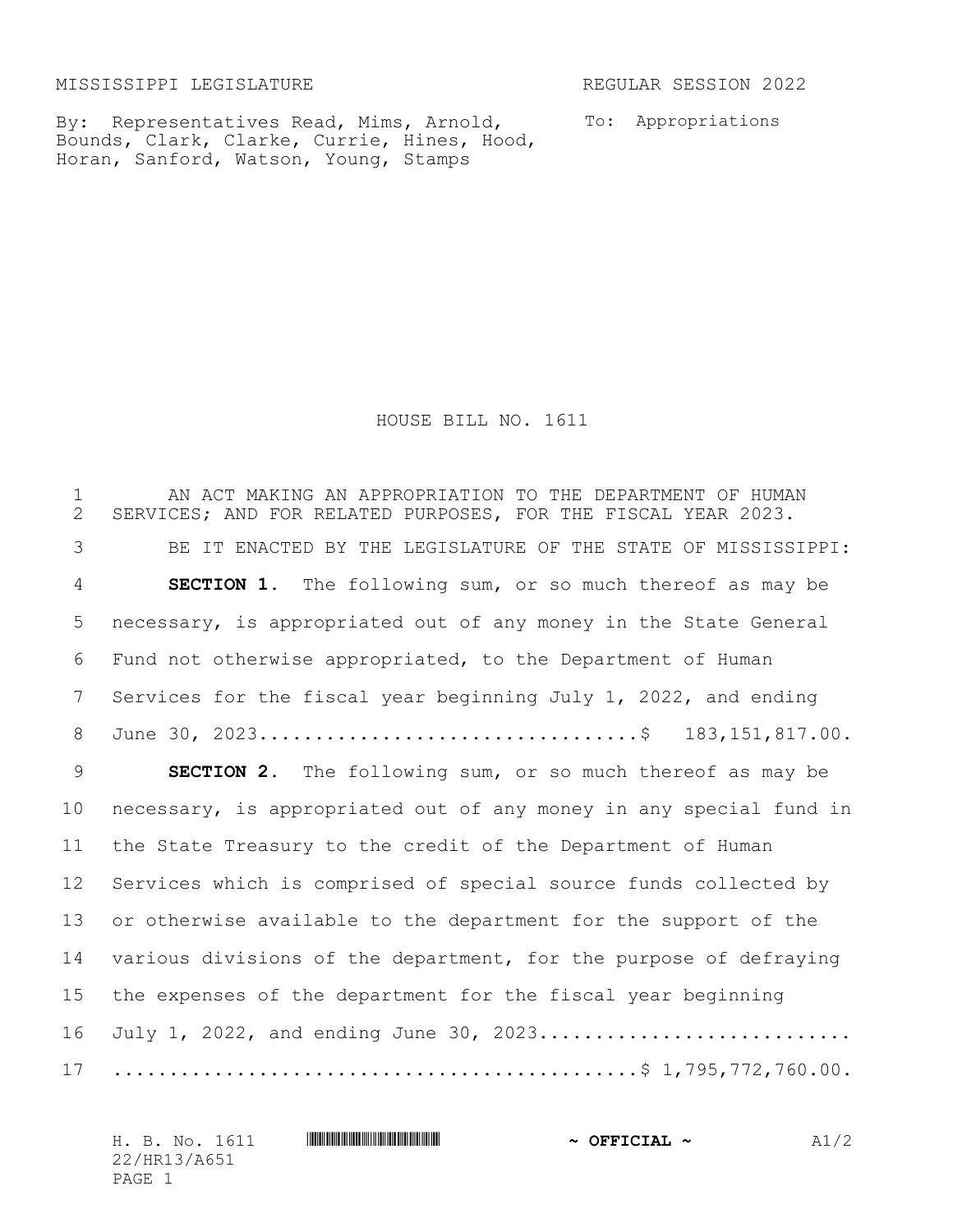**SECTION 3.** None of the funds appropriated by this act shall be expended for any purpose that is not actually required or necessary for performing any of the powers or duties of the Department of Human Services that are authorized by the Mississippi Constitution of 1890, state or federal law, or rules or regulations that implement state or federal law.

 **SECTION 4.** Of the funds appropriated under the provisions of Section 1 of this act and authorized for expenditure under the provisions of Section 2 of this act, not more than the amounts set forth below shall be expended; however, notwithstanding any other provision in this act, it is the intent of the Legislature that any amount of funds and positions may be transferred between the Department of Human Services and the Department of Child Protection Services in order to comply with agreements made by the State of Mississippi with the United States District Court in reference to the Olivia Y., et al. lawsuit.

## **DEPARTMENT OF HUMAN SERVICES**

FUNDING:

36 General Funds.................................\$ 71,003,239.00. 37 Special Funds..............................\$ 1,675,732,557.00. Total...............................\$ 1,746,735,796.00. With the funds appropriated for this budget, the following

positions are authorized:

41 AUTHORIZED POSITIONS:

42 Permanent: Full Time.............. 1,470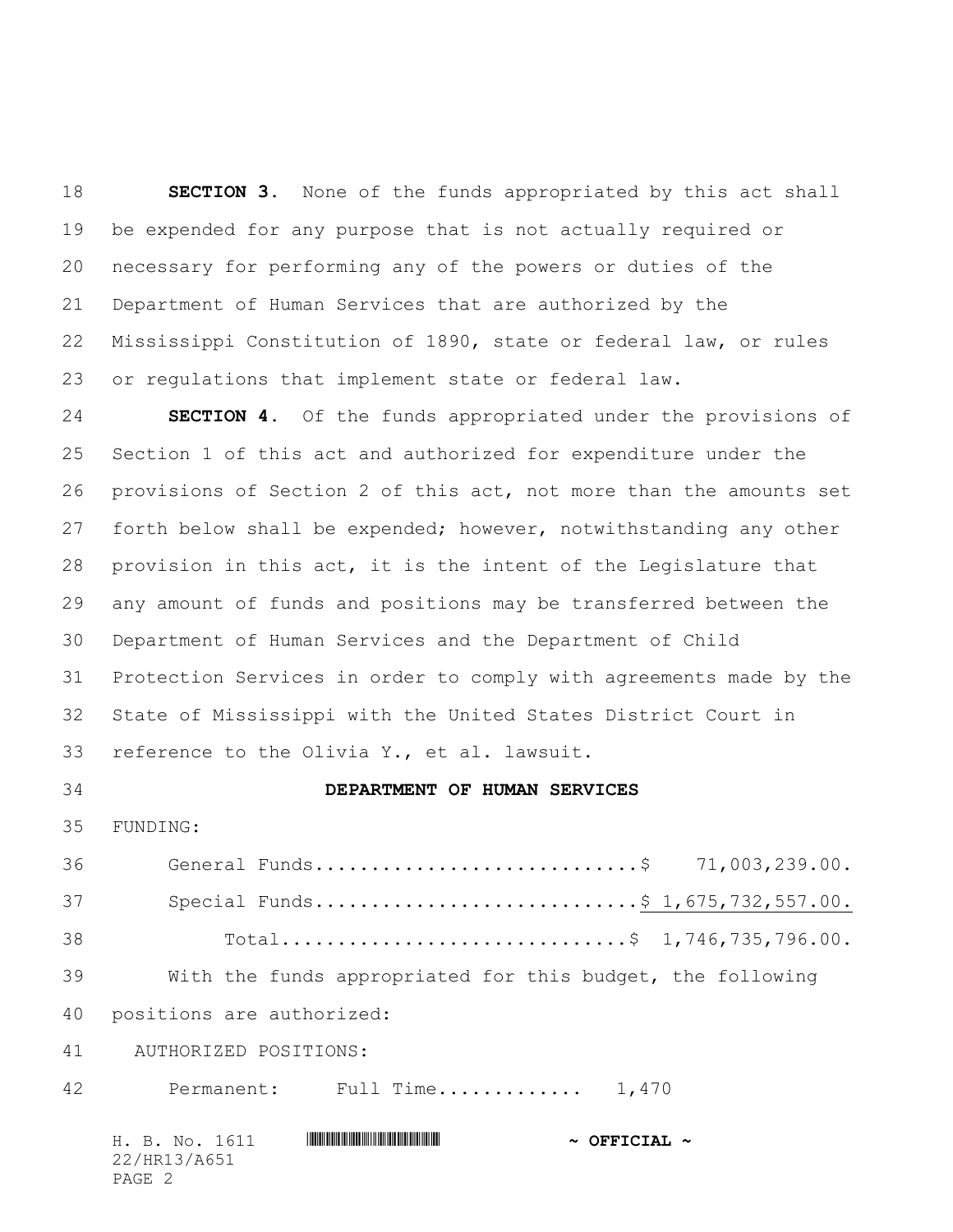Part Time............. 1 Time-Limited: Full Time............. 516 Part Time............. 0

 With the funds herein appropriated, it shall be the agency's responsibility to make certain that funds required for "Personal Services" for Fiscal Year 2024 do not exceed Fiscal Year 2023 funds appropriated for that purpose unless programs or positions are added to the agency's Fiscal Year 2023 budget by the Mississippi Legislature. The Legislature shall determine the agency's personal services appropriation, which shall be published by the State Personnel Board. Additionally, the State Personnel Board shall determine and publish the projected annualized payroll costs based on current employees. It shall be the responsibility of the agency head to ensure that actual personnel expenditures for Fiscal Year 2023 do not exceed the data provided by the Legislative Budget Office. If the agency's Fiscal Year 2023 projected cost exceeds the annualized costs, no salary actions shall be processed by the State Personnel Board with the exception of new hires that are determined to be essential for the agency. Any transfers or escalations shall be made in accordance with the terms, conditions and procedures established by law or allowable under the terms set forth within this act. The State Personnel Board shall not escalate positions without written approval from the Department of Finance and Administration. The

Department of Finance and Administration shall not provide written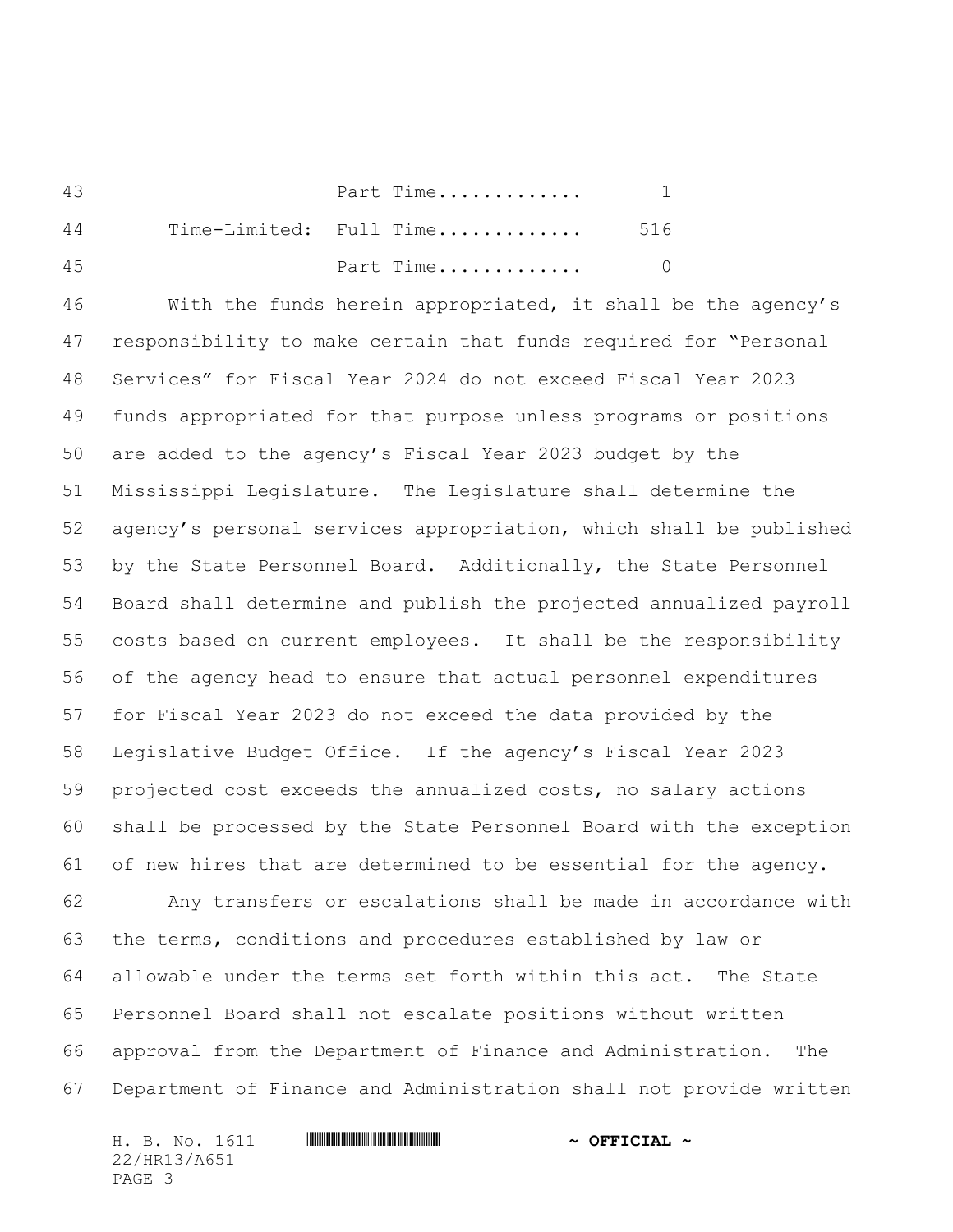approval to escalate any funds for salaries and/or positions without proof of availability of new or additional funds above the appropriated level.

 No general funds authorized to be expended herein shall be used to replace federal funds and/or other special funds which are being used for salaries authorized under the provisions of this act and which are withdrawn and no longer available.

 None of the funds herein appropriated shall be used in violation of Internal Revenue Service's Publication 15-A relating to the reporting of income paid to contract employees, as interpreted by the Office of the State Auditor.

 Funds have been appropriated herein for the purpose of funding Project SEC2 minimum salaries for all employees covered under the Colonel Guy Groff/Neville Kenning Variable Compensation 82 Plan. It shall be the agency's responsibility to ensure that the funds are used to increase all employees' salaries up to the minimum level as determined by the State Personnel Board.

## **DIVISION OF CHILD PROTECTION SERVICES**

FUNDING:

| 87 | General Funds\$                                            | 112, 148, 578.00 |
|----|------------------------------------------------------------|------------------|
| 88 | Special Funds\$                                            | 120,040,203.00   |
| 89 |                                                            |                  |
| 90 | With the funds appropriated for this budget, the following |                  |

positions are authorized:

92 AUTHORIZED POSITIONS:

|        |              | H. B. No. 1611 | $\sim$ OFFICIAL $\sim$ |
|--------|--------------|----------------|------------------------|
|        | 22/HR13/A651 |                |                        |
| PAGE 4 |              |                |                        |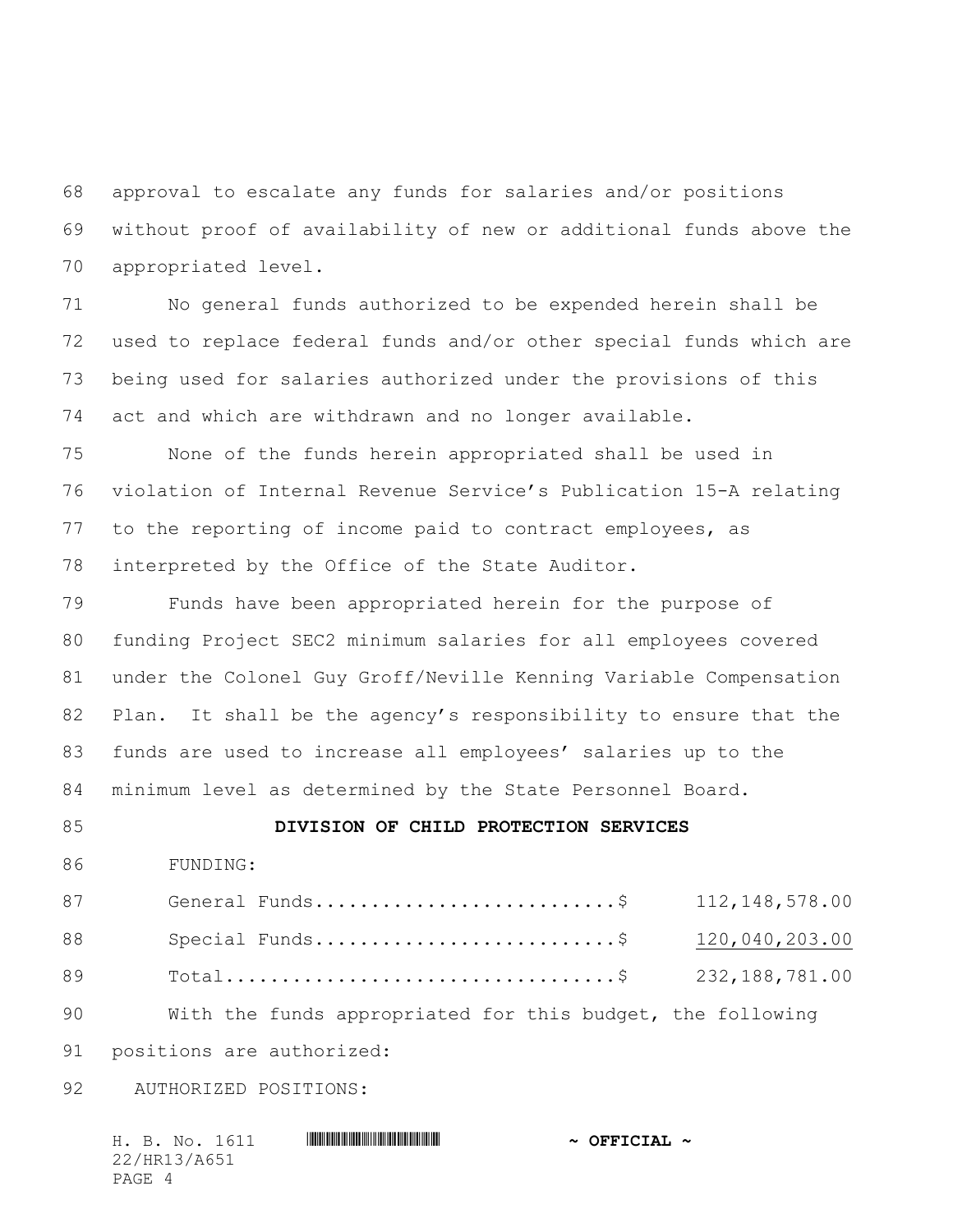| 93  |  | Permanent: Full Time 1,517 |     |
|-----|--|----------------------------|-----|
| -94 |  | Part Time                  |     |
| 95  |  | Time-Limited: Full Time    | 417 |
| 96  |  | Part Time                  |     |

 With the funds herein appropriated, it shall be the agency's responsibility to make certain that funds required for "Personal Services" for Fiscal Year 2024 do not exceed Fiscal Year 2023 funds appropriated for that purpose unless programs or positions are added to the agency's Fiscal Year 2023 budget by the Mississippi Legislature. The Legislature shall determine the agency's personal services appropriation, which shall be published by the State Personnel Board. Additionally, the State Personnel Board shall determine and publish the projected annualized payroll costs based on current employees. It shall be the responsibility of the agency head to ensure that actual personnel expenditures for Fiscal Year 2023 do not exceed the data provided by the Legislative Budget Office. If the agency's Fiscal Year 2023 projected cost exceeds the annualized costs, no salary actions shall be processed by the State Personnel Board with the exception 112 of new hires that are determined to be essential for the agency. Any transfers or escalations shall be made in accordance with

 the terms, conditions and procedures established by law or allowable under the terms set forth within this act. The State Personnel Board shall not escalate positions without written approval from the Department of Finance and Administration. The

|              |  | H. B. No. 1611 |  | $\sim$ OFFICIAL $\sim$ |  |
|--------------|--|----------------|--|------------------------|--|
| 22/HR13/A651 |  |                |  |                        |  |
| PAGE 5       |  |                |  |                        |  |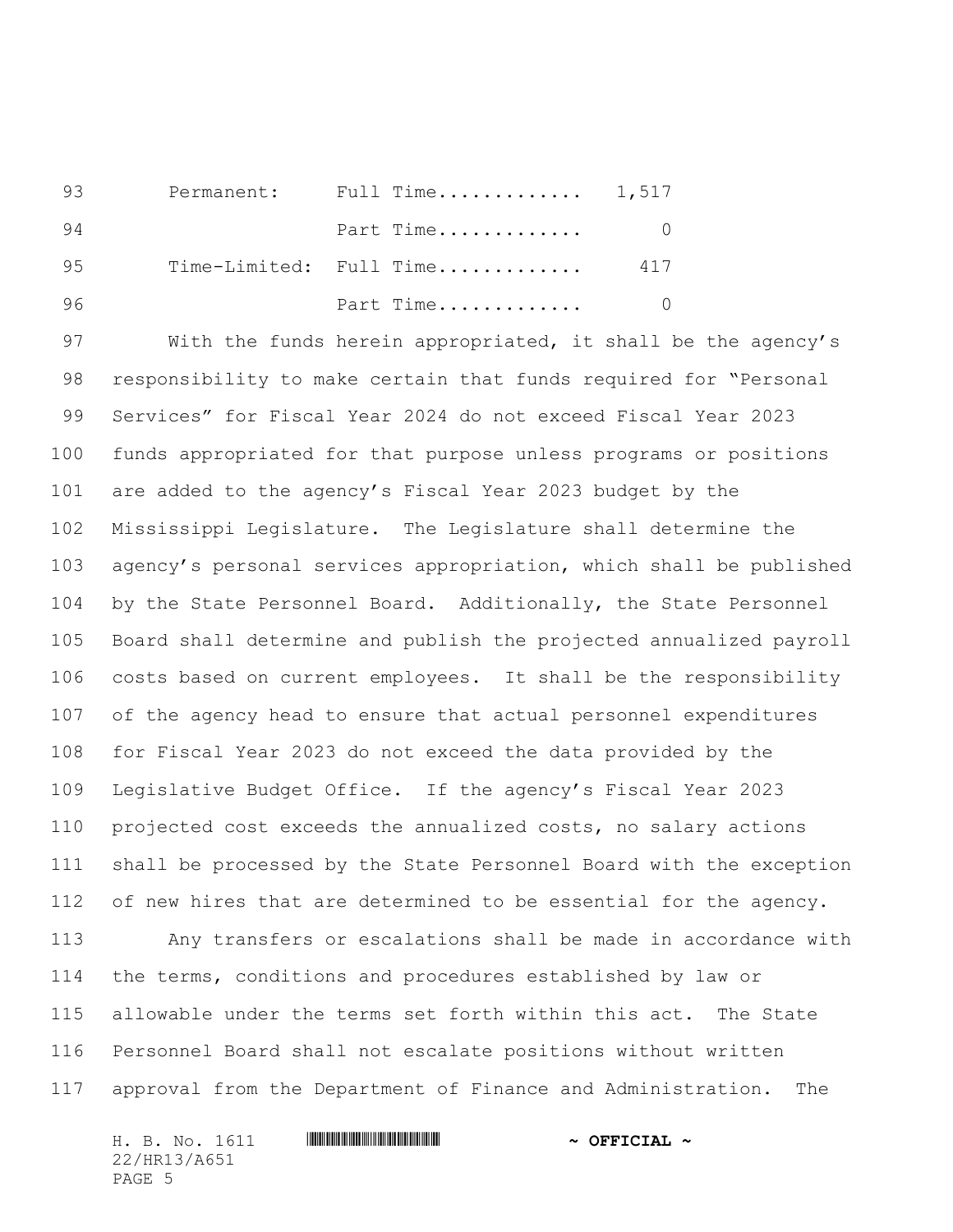Department of Finance and Administration shall not provide written approval to escalate any funds for salaries and/or positions without proof of availability of new or additional funds above the appropriated level.

 No general funds authorized to be expended herein shall be used to replace federal funds and/or other special funds which are being used for salaries authorized under the provisions of this act and which are withdrawn and no longer available.

 None of the funds herein appropriated shall be used in violation of Internal Revenue Service's Publication 15-A relating 128 to the reporting of income paid to contract employees, as interpreted by the Office of the State Auditor.

 Funds have been appropriated herein for the purpose of funding Project SEC2 minimum salaries for all employees covered under the Colonel Guy Groff/Neville Kenning Variable Compensation 133 Plan. It shall be the agency's responsibility to ensure that the funds are used to increase all employees' salaries up to the minimum level as determined by the State Personnel Board.

 **SECTION 5.** It is the intention of the Legislature that the Department of Human Services and Department of Child Protection Services shall maintain complete accounting and personnel records related to the expenditure of all funds appropriated under this act and that such records shall be in the same format and level of detail as maintained for Fiscal Year 2022. It is further the intention of the Legislature that the agency's budget request for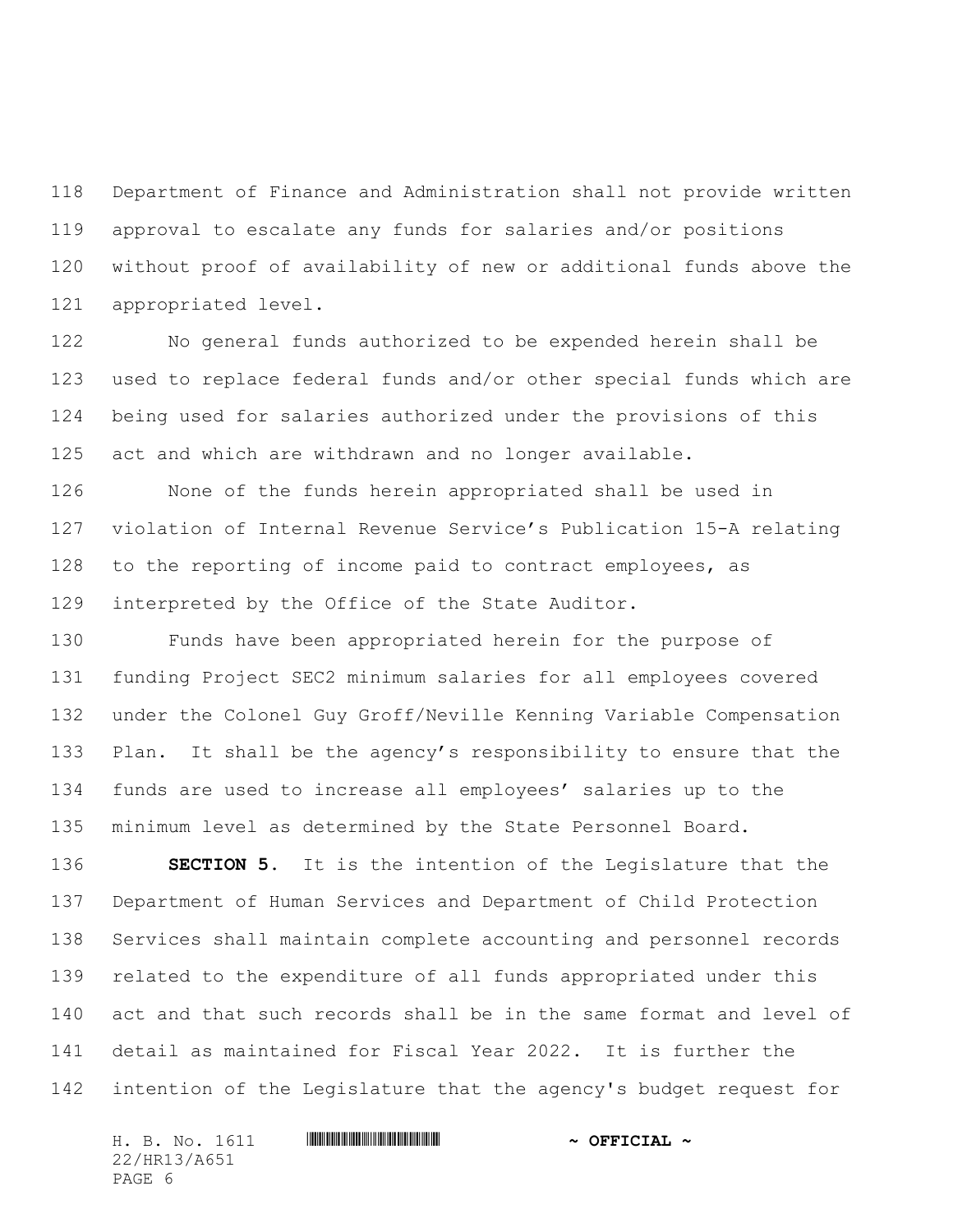Fiscal Year 2024 shall be submitted to the Joint Legislative Budget Committee in a format and level of detail comparable to the format and level of detail provided during the Fiscal Year 2023 budget request process.

 **SECTION 6.** Of the funds appropriated in Section 2 herein to the Department of Human Services, One Million Dollars (\$1,000,000.00) shall be transferred to the Department of Health, Child Care Licensure Program from the Child Care Development Fund or other appropriate special fund. These funds are to be transferred to the Board of Health no later than July 31, 2022. The Department of Health shall make a complete accounting to the Department of Human Services detailing the uses of these funds in accordance with federal and state regulations.

 **SECTION 7.** It is the intention of the Legislature that whenever two (2) or more bids are received by this agency for the purchase of commodities or equipment, and whenever all things stated in such received bids are equal with respect to price, quality and service, the Mississippi Industries for the Blind shall be given preference. A similar preference shall be given to the Mississippi Industries for the Blind whenever purchases are made without competitive bids.

 **SECTION 8.** The Department of Human Services and the Department of Child Protection Services are authorized to expend available funds on technology or equipment upgrades or replacements when it will generate savings through efficiency or

| H. B. No. 1611 | $\sim$ OFFICIAL $\sim$ |
|----------------|------------------------|
| 22/HR13/A651   |                        |
| PAGE 7         |                        |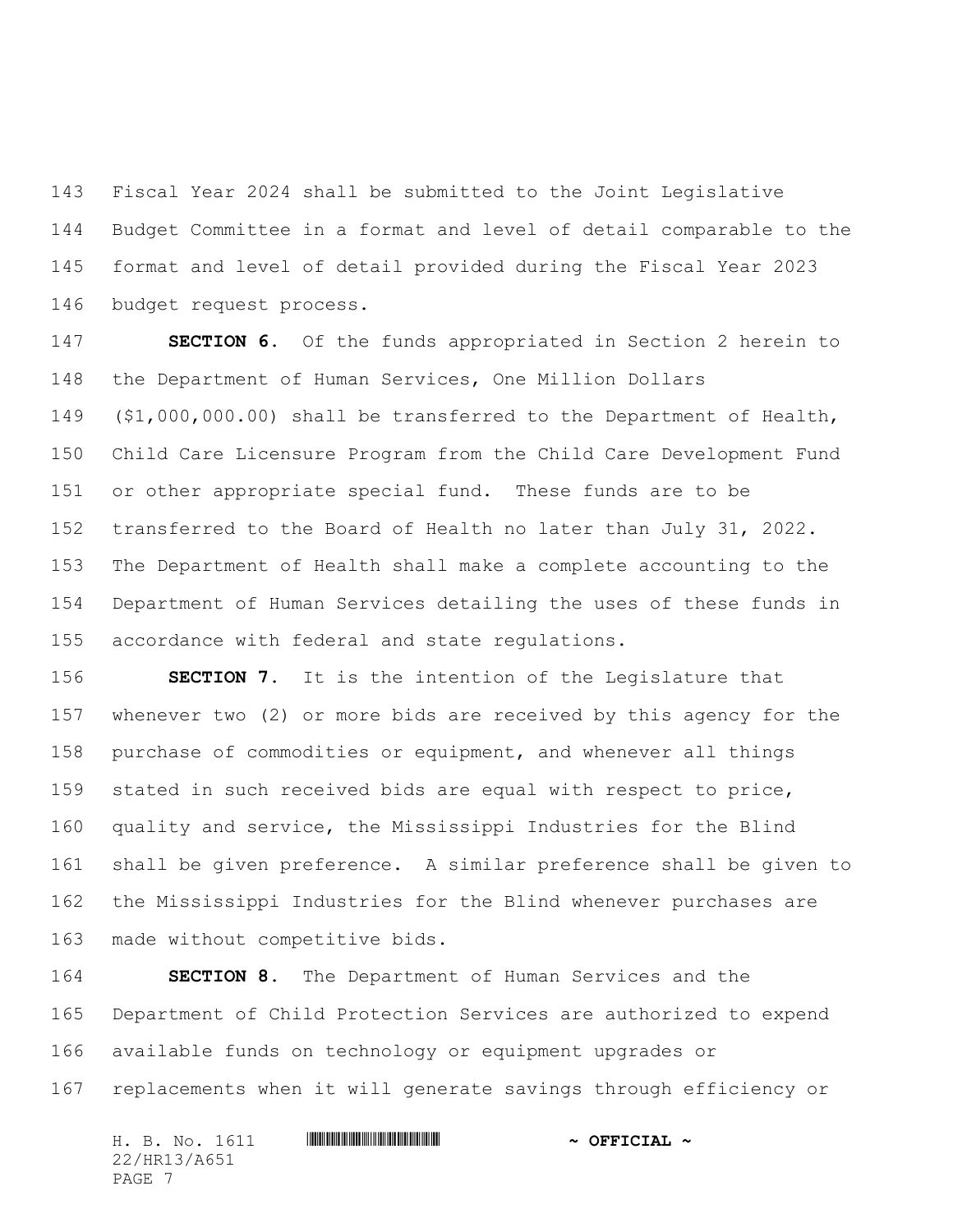when the savings generated from such upgrades or replacements exceed expenditures thereof.

 **SECTION 9.** It is the intention of the Legislature that none of the funds provided herein shall be used to pay certain utilities for state furnished housing for any employees. Such utilities shall include electricity, natural gas, butane, propane, 174 cable and phone services. Where actual cost cannot be determined, the agency shall be required to provide meters to be in compliance with legislative intent. Such state furnished housing shall include single-family and multi-family residences but shall not include any dormitory residences. Allowances for such utilities shall be prohibited.

 **SECTION 10.** In compliance with the "Mississippi Performance Budget and Strategic Planning Act of 1994," it is the intent of the Legislature that the funds provided herein shall be utilized in the most efficient and effective manner possible to achieve the 184 intended mission of this agency. Based on the funding authorized, this agency shall make every effort to attain the targeted performance measures provided below:

FY2023

188 Performance Measures Target

Support Services

- Percent of Referred/Directed
- Investigative Audits Conducted 100.00 192 Percent of Special Investigations Conducted 95.00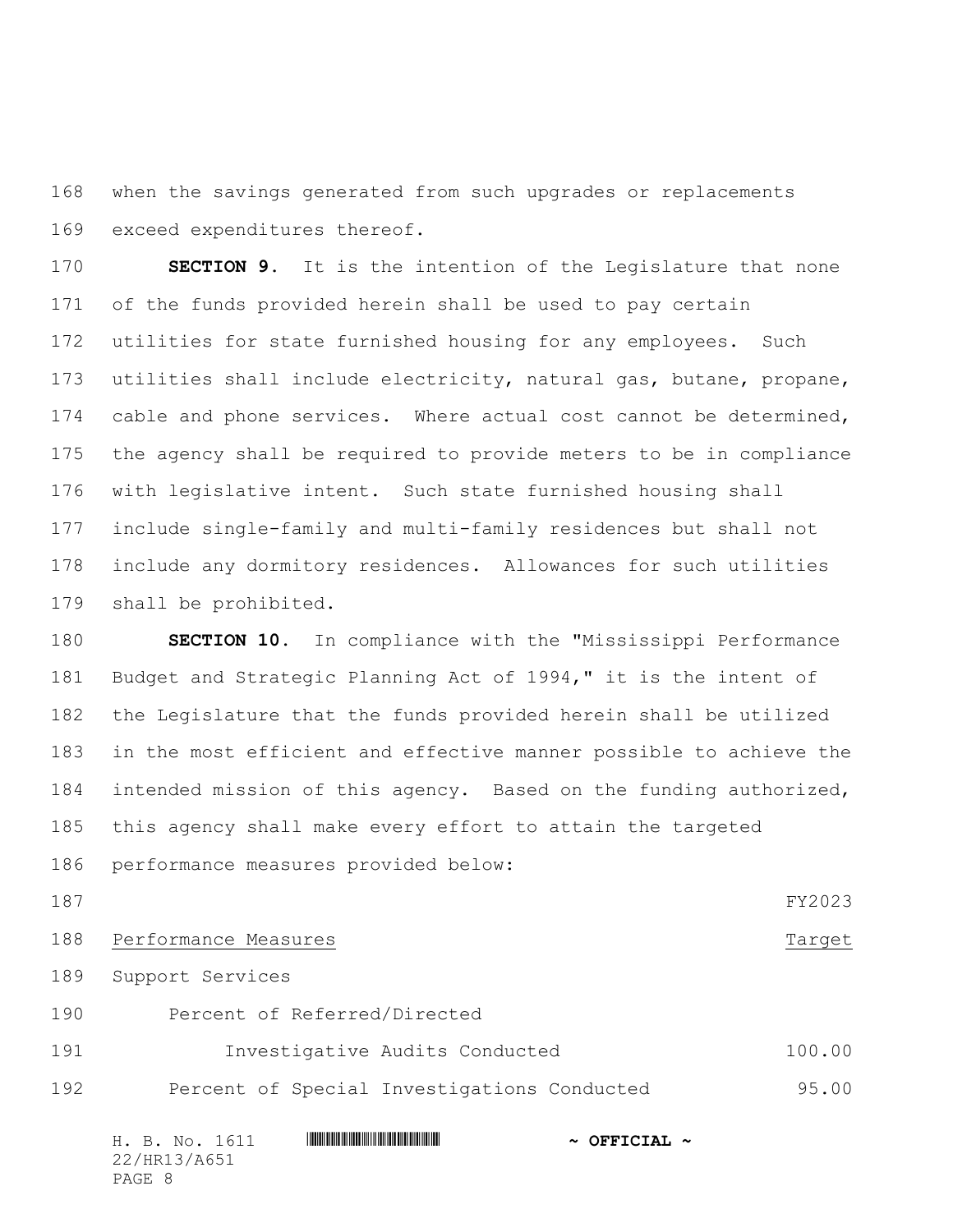|     | H. B. No. 1611<br>$\sim$ OFFICIAL $\sim$     |                |
|-----|----------------------------------------------|----------------|
| 217 | Percent Change in Total Collections          | $-2.50$        |
| 216 | Total Collections (\$)                       | 378,000,000.00 |
| 215 | Percent Change in Obligations Established    | 12.50          |
| 214 | Number of Obligations Established            | 16,000         |
| 213 | Percent Change in Paternities Established    | 3.30           |
| 212 | Number of Paternities Established            | 15,500         |
| 211 | Child Support Enforcement                    |                |
| 210 | of Persons on Waiting List                   | 5.00           |
| 209 | Home Delivered Meals, Percent Reduction      |                |
| 208 | Vulnerable Adults per 1,000 Population       | 0.17           |
| 207 | Substantiated Incidences of Abuse of         |                |
| 206 | Number of Home Delivered Meals               | 2,201,105      |
| 205 | Number of Congregate Meals                   | 491,685        |
| 204 | Served)                                      | 203,297        |
| 203 | Community Services - Age 60 + (Persons       |                |
| 202 | In-Home Services - Age 60 + (Persons Served) | 28,975         |
| 201 | Aging & Adult Services                       |                |
| 200 | Total Amount of Funds Recovered              | 3,500,000.00   |
| 199 | within Acceptable Timeframes                 | 98.00          |
| 198 | Percent of Monitoring Reviews Conducted      |                |
| 197 | Hearings Conducted Timely                    | 99.00          |
| 196 | Disqualification Hearings & Fair             |                |
| 195 | Percent of Referred Administrative           |                |
| 194 | Investigations Conducted Timely              | 100.00         |
| 193 | Percent of Referred/Obtained Fraud           |                |

22/HR13/A651 PAGE 9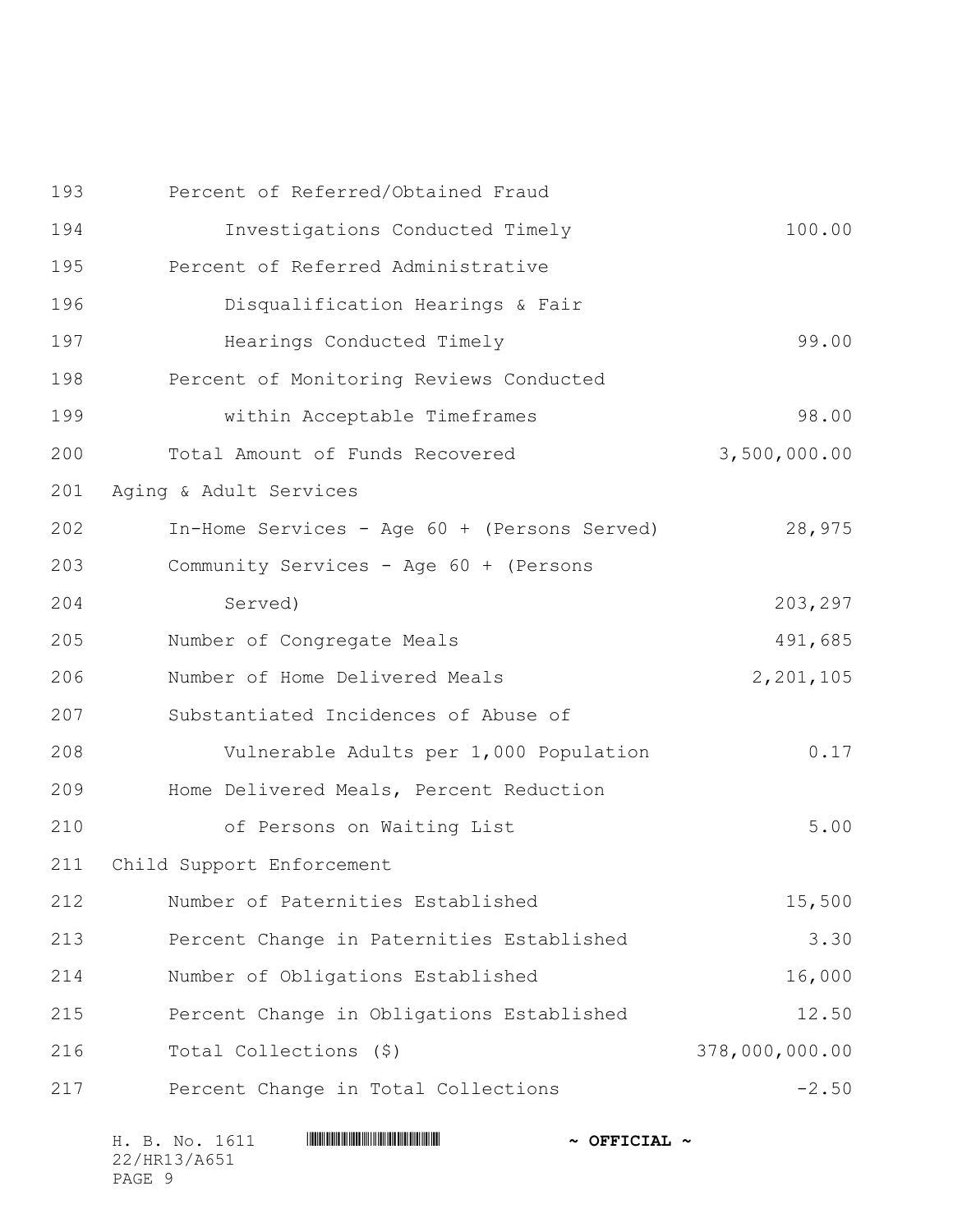| 218 | Number of Absent Parents Located            | 68,000           |
|-----|---------------------------------------------|------------------|
| 219 | Percent of Child Support Cases Current      |                  |
| 220 | on Payments                                 | $-2.53$          |
| 221 | Community Services                          |                  |
| 222 | Number of Elderly Served by CSBG & LIHEAP   | 20,352           |
| 223 | Number of Disabled Served CSBG/LIHEAP       | 26,762           |
| 224 | Number of Households Achieving              |                  |
| 225 | Self-Sufficiency CSBG/LIHEAP                | 0.00             |
| 226 | Percent Increase in Rate of Household       |                  |
| 227 | Attaining Self-Sufficiency                  | 0.00             |
| 228 | Number of Households Stabilized CSBG/LIHEAP | 0.00             |
| 229 | Percent Increase in the Number of           |                  |
| 230 | Households Stabilized                       | 0.00             |
| 231 | Number of Households Weatherized            | 516              |
| 232 | Early Childhood Care & Dev                  |                  |
| 233 | Number of Children Served                   | 30,138           |
| 234 | Assistance Payments                         |                  |
| 235 | Dollar Amount of Assistance                 | 690,000.00       |
| 236 | Food Assistance                             |                  |
| 237 | Number of Average Monthly Households        | 225,000          |
| 238 | Supplement Nutrition Assistance Program     |                  |
| 239 | $-$ SNAP $(5)$                              | 716, 413, 100.00 |
| 240 | Percent of Mississippi Households           |                  |
| 241 | Receiving SNAP Benefits                     | 22.51            |
| 242 | Tanf Work Program                           |                  |
|     |                                             |                  |

| H. B. No. 1611 | $\sim$ OFFICIAL $\sim$ |
|----------------|------------------------|
| 22/HR13/A651   |                        |
| PAGE 10        |                        |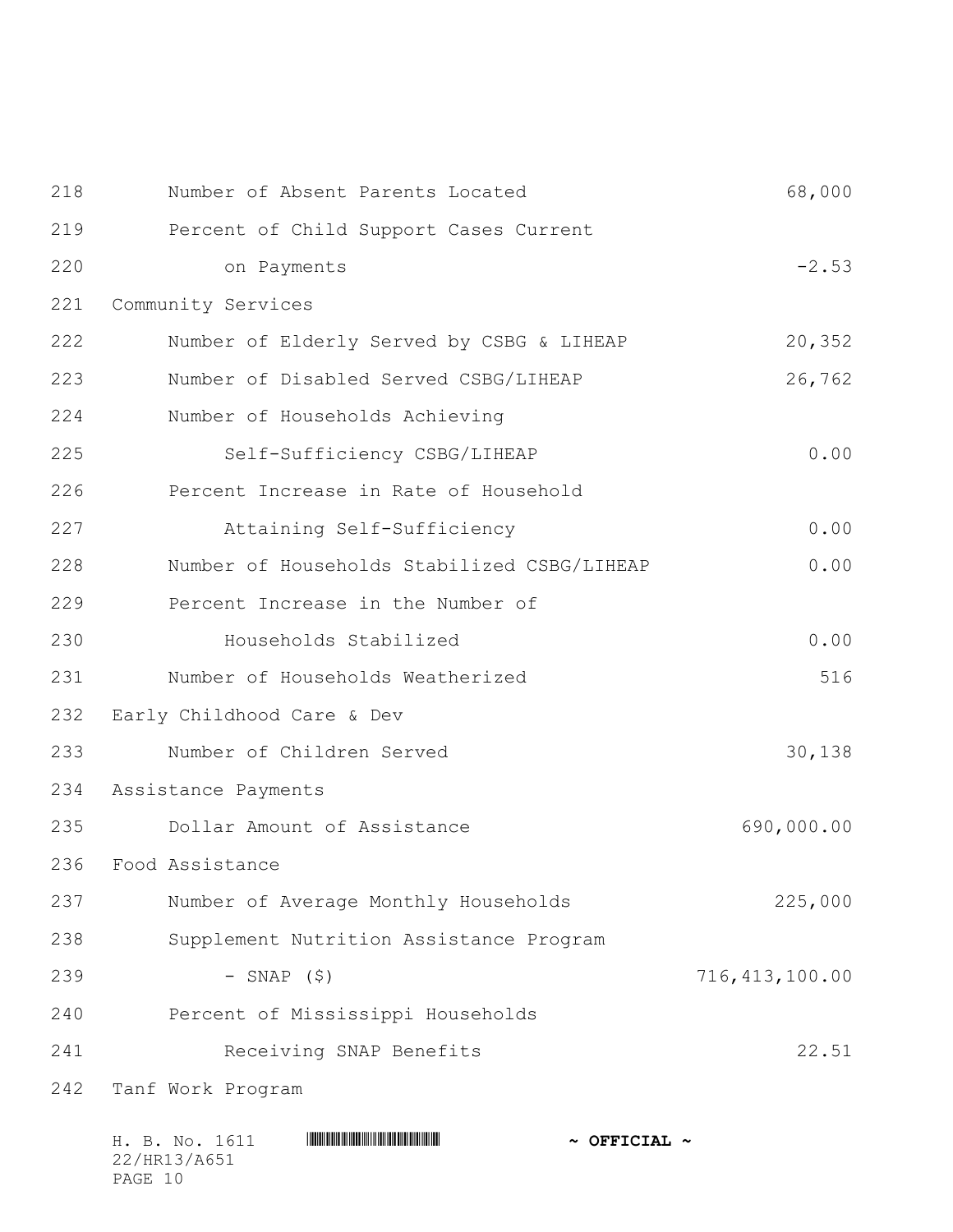|     | H. B. No. 1611<br>$\sim$ OFFICIAL $\sim$  |        |
|-----|-------------------------------------------|--------|
| 267 | Family & Children's Services              | 75,611 |
| 266 | Number of Clients Served, Division of     |        |
| 265 | Social Services Block Grant               |        |
| 264 | Years After Leaving the Program           | 65.00  |
| 263 | Training who Remain Employed for: Five    |        |
| 262 | Percent of TANF Participants in Job       |        |
| 261 | Year After Leaving the Program            | 75.00  |
| 260 | Training who Remain Employed for: One     |        |
| 259 | Percent of TANF Participants in Job       |        |
| 258 | TANF                                      | 19.00  |
| 257 | Salary Sufficient to be Ineligible for    |        |
| 256 | Training who Enter Employment at a        |        |
| 255 | Percent of TANF Participants in Job       |        |
| 254 | Training who Enter Employment             | 30.00  |
| 253 | Percent of TANF Participants in Job       |        |
| 252 | During the Year                           | 49.00  |
| 251 | Percent of Households Receiving TANF      |        |
| 250 | Benefits During the Year                  | 4,600  |
| 249 | Number of Households Receiving TANF       |        |
| 248 | TANF Work Program for the Year            | 720    |
| 247 | Number of Persons Employed Through the    |        |
| 246 | TANF Work Program Participation Rate (%)  | 60.00  |
| 245 | in TANF Work Program                      | 1,107  |
| 244 | Number of Average Monthly Persons Served  |        |
| 243 | Number of Average Monthly TANF Households | 4,600  |

22/HR13/A651 PAGE 11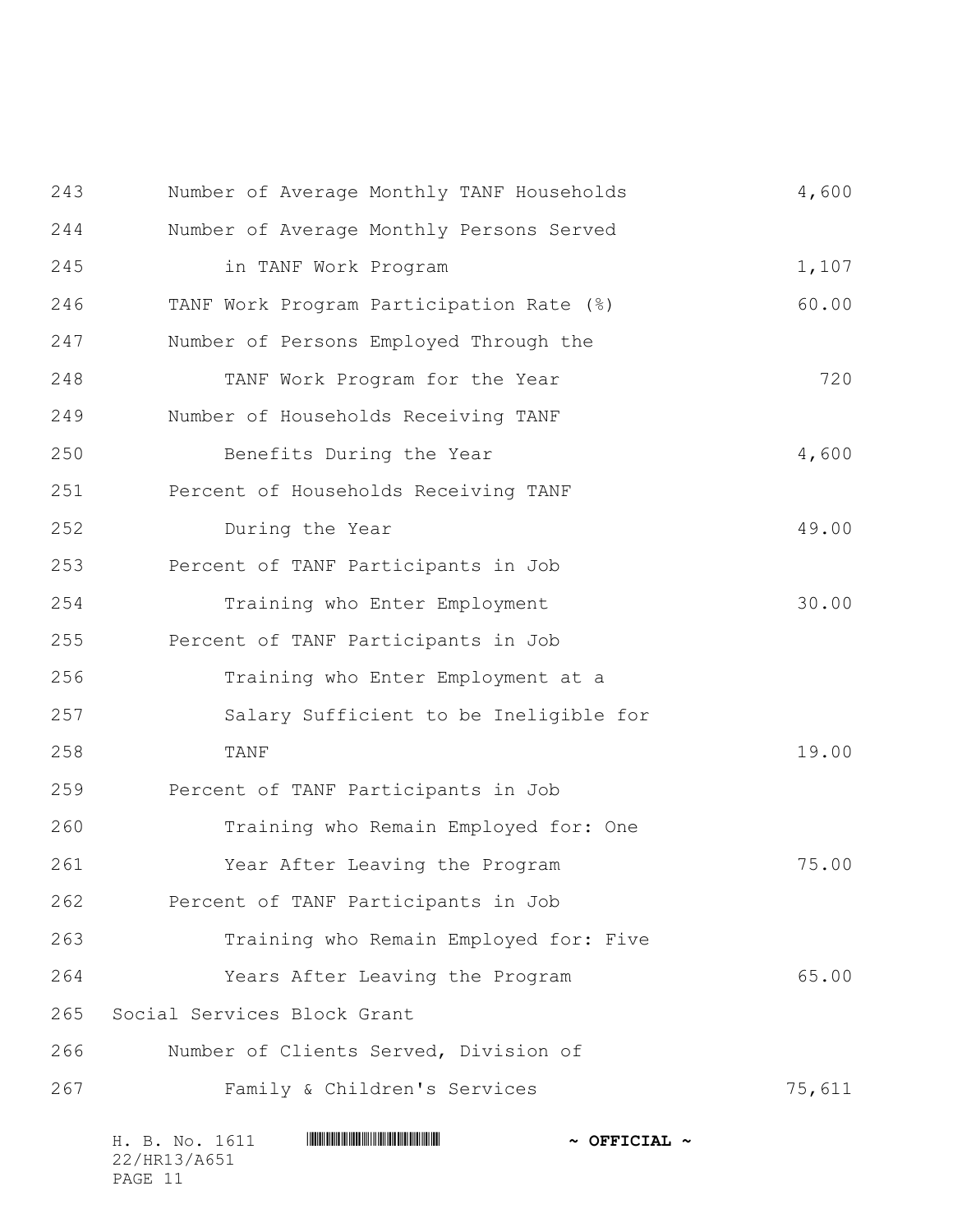| 268 | Number of Clients Served, Aging & Adult   |                     |
|-----|-------------------------------------------|---------------------|
| 269 | Services                                  | 21,178              |
| 270 | Number of Clients Served, Youth Services  | 12,880              |
| 271 | Youth Services                            |                     |
| 272 | Community Services (Children Served)      | 15,000              |
| 273 | Institutional Component (Children Served) | 300                 |
| 274 | Number of Volunteers - Community          |                     |
| 275 | Services/Institution                      | $\mathsf{O}\xspace$ |
| 276 | Number of Children Placed in Alternative  |                     |
| 277 | Placement                                 | $\circ$             |
| 278 | Percent of Children Diverted from         |                     |
| 279 | Institutional Care                        | 95.00               |
| 280 | Recidivism Rate (%)                       | 20.00               |

 A reporting of the degree to which the performance targets set above have been or are being achieved shall be provided in the agency's budget request submitted to the Joint Legislative Budget Committee for Fiscal Year 2024.

 **SECTION 11.** It is the intent of the Legislature that the Department of Human Services, Division of Child Support Enforcement, make a concentrated effort to increase collections of past due child support payments. On or before January 1, 2023, the Executive Director of the Department of Human Services shall submit a report to the Legislative Budget Office detailing year-to-date performance measures in the Child Support Enforcement Program compared with the prior year.

| H. B. No. 1611 | $\sim$ OFFICIAL $\sim$ |
|----------------|------------------------|
| 22/HR13/A651   |                        |
| PAGE 12        |                        |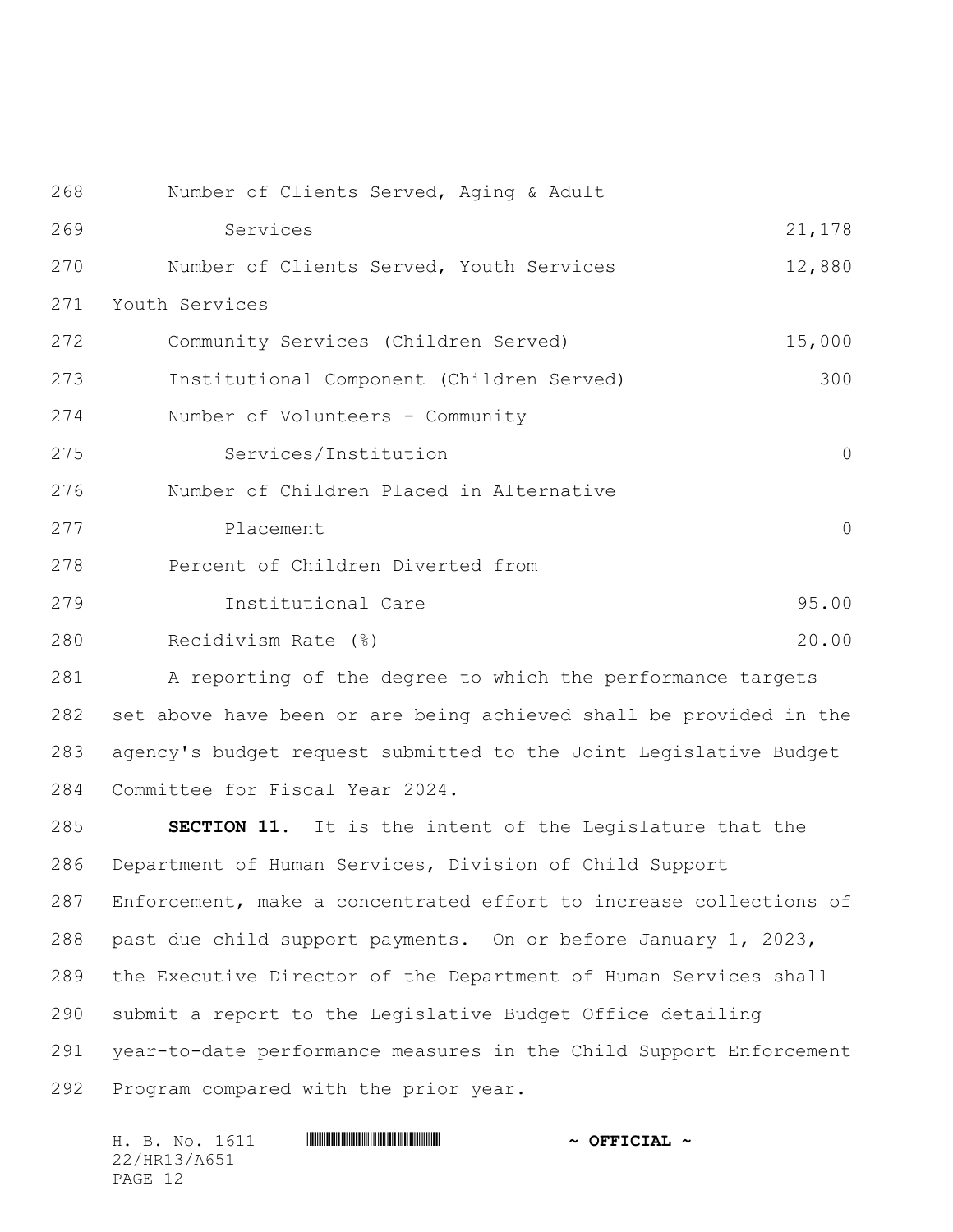**SECTION 12.** It is the intention of the Legislature that the Department of Human Services shall have the authority to spend such additional funds as it shall receive from the federal government in incentives or the federal match on those incentives for the purpose of child support enforcement.

 **SECTION 13.** Of the funds appropriated in Section 1, Two Hundred Fifty Thousand Dollars (\$250,000.00) shall be transferred to the Juvenile Facility Monitoring Unit at the Department of Public Safety no later than July 31, 2022.

 **SECTION 14.** Of the funds appropriated herein, to the Department of Human Services One Million Dollars (\$1,000,000.00), is provided for the support of the Home Delivered Meals Program and any additional funds that may be appropriated to this program. **SECTION 15.** Of the funds provided in Section 1, herein to the Department of Human Services, an amount not to exceed One

 Hundred Thousand Dollars (\$100,000.00) is provided to fund the Senior Olympics Program.

 **SECTION 16.** Of the funds appropriated in Section 1, herein to the Department of Child Protection Services, it is the intention of the Legislature that Ninety-three Thousand Six Hundred One Dollars (\$93,601.00) shall be allocated to the Mississippi Children's Trust Fund supported from General Fund court assessments.

 **SECTION 17.** It is the intention of the Legislature that the Governor's Office, Division of Medicaid and the Department of

| H. B. No. 1611 |  |  | $\sim$ OFFICIAL $\sim$ |
|----------------|--|--|------------------------|
| 22/HR13/A651   |  |  |                        |
| PAGE 13        |  |  |                        |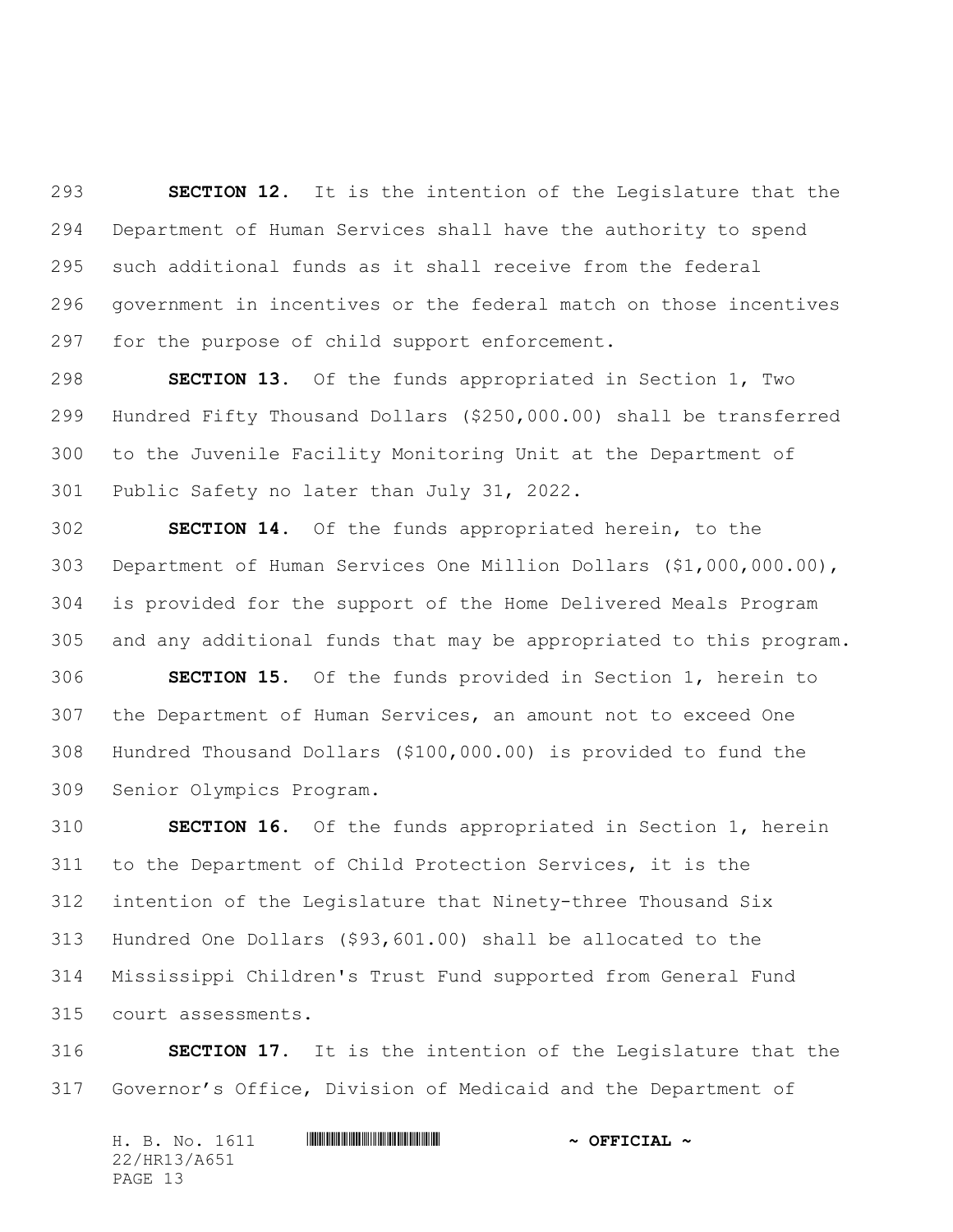Human Services shall continue to work together to implement HB 1090 of the 2017 Regular Session, known as the "Medicaid and Human Services Transparency and Fraud Prevention Act".

 **SECTION 18.** Of the funds appropriated by this act, pursuant to HB 571, 2019 Regular Session, Two Hundred Fifty Thousand Dollars (\$250,000.00) is provided for maintaining a 24-hour hotline that is to be manned at all times, and for a coordinator to work with the Department of Public Safety, and to contract with outside agencies or service providers to organize for the provision of specialized services, including counseling services and other appropriate care to children who have been victims of commercial and sexual exploitation or human trafficking.

 **SECTION 19.** As a condition of receiving and expending any funds appropriated under this act, the Department of Human Services:

 (a) Shall use a competitive procurement process for entering into all TANF subgrant agreements with non-state entities when the federal government does not direct to whom the funds must be subgranted;

 (b) Upon awarding of a grant to any subgrantee of the department, shall require the subgrantee to submit a monthly report to the department that contains, but is not limited to, all of the following:

 (i) A listing of all costs incurred by the subgrantee during the previous month;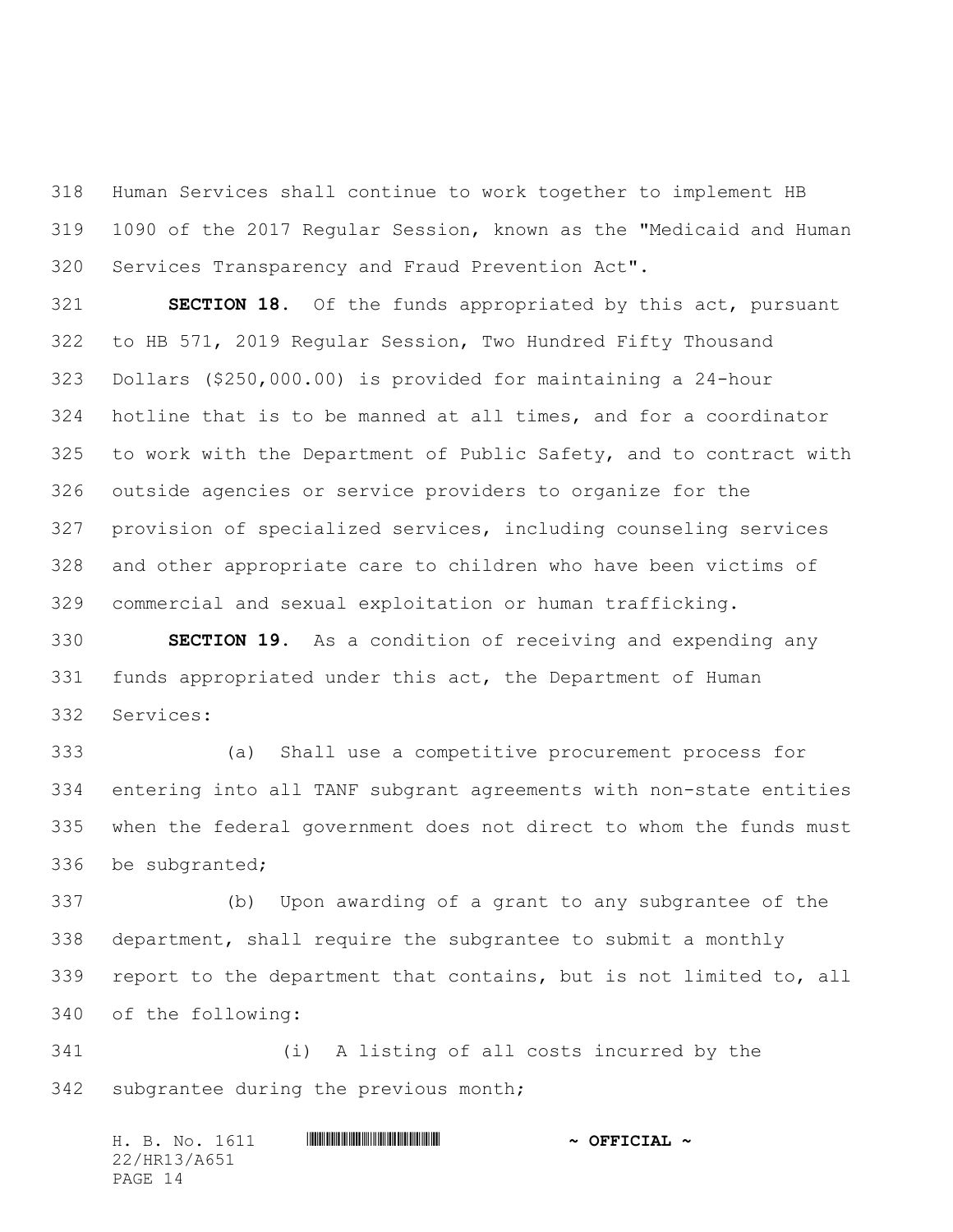(ii) A listing of all clients served by the subgrantee, with an explanation of which services were provided to the clients;

 (iii) A listing of all lower-tier subgrantees, who must be approved by the department before the execution of any such agreement by the prime subgrantee; and

 (iv) Any other data required by the department to provide sufficient evidence of budgetary compliance;

 (c) Shall not advance funds to a subgrantee for more than sixty (60) days; and

 (d) Shall reimburse a subgrantee for expenses only after the required documentation is provided and is approved by the department.

 **SECTION 20.** The following sum, or so much thereof as may be necessary, is reappropriated out of any money in the Capital Expense Fund not otherwise appropriated for the Department of Child Protection Services for the purpose of reauthorizing the expenditure of Capital Expense Fund, as reappropriated in HB 1398, 2021 Regular Session, for information technology system developments for the fiscal year beginning July 1, 2022, and ending June 30, 2023...........................\$ 14,204,943.00. Notwithstanding the amount reappropriated under the provisions of this section, in no event shall the amount expended exceed the unexpended balance as of June 30, 2022.